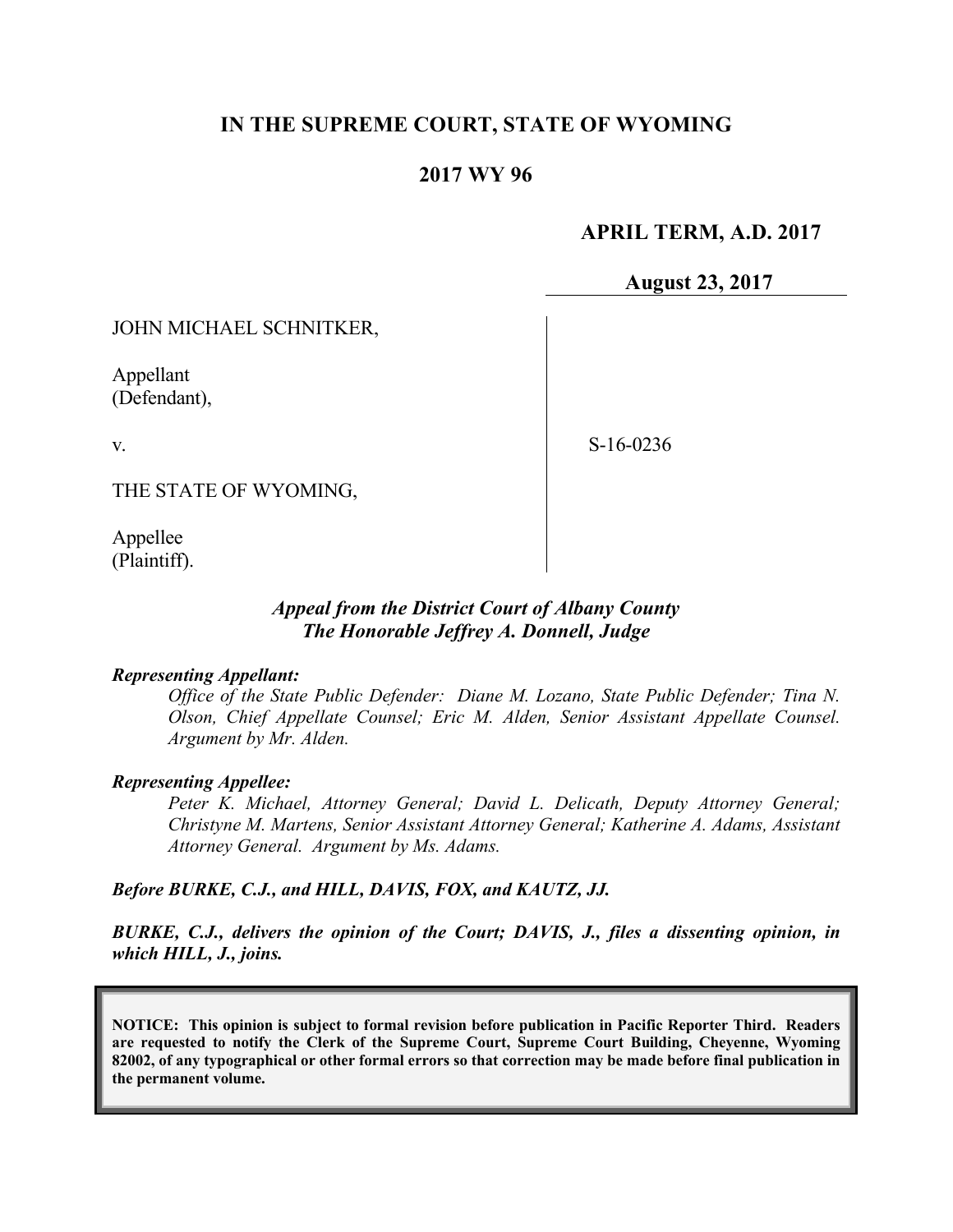### **BURKE, Chief Justice.**

[¶1] Appellant, John Michael Schnitker, challenges his conviction of first-degree felony murder on the grounds that the district court erred in preventing him from asserting self-defense as a defense to the charge. He also claims that the district court's issuance of sentences for first-degree felony murder and for aggravated burglary, the underlying felony, violate constitutional protections against double jeopardy. We affirm Appellant's felony murder conviction and remand to the district court for entry of an order vacating Appellant's sentence for the aggravated burglary conviction.

### *ISSUES*

[¶2] Appellant presents the following issues:

- 1. Whether the district court erred in refusing to instruct the jury that self-defense could be raised as a defense to a charge of felony murder.
- 2. Whether the district court erred in denying Appellant's request to instruct the jury on the definition of the phrase "in the perpetration of" as used in Wyo. Stat. Ann.  $\S$  6-2-101.
- 3. Whether the district court erred by issuing convictions for felony murder and aggravated burglary, the underlying felony.

# *FACTS*

[¶3] On September 26, 2015, Appellant met with the victim, Clinton J. Gartman, and arranged to purchase an "eight ball" of methamphetamine. Appellant gave Mr. Gartman some money for the purchase and then waited to hear from him. Later that evening, after spending the afternoon drinking with his friends, Appellant went to Mr. Gartman's home to acquire the methamphetamine. A surveillance camera recorded the events in front of Mr. Gartman's home.

[¶4] The surveillance video revealed that Appellant approached Mr. Gartman's truck wearing a hooded sweatshirt. Appellant entered the driver's side of the truck and began searching the vehicle. Mr. Gartman then appeared in front of his home holding a hatchet and discovered Appellant inside his truck. Mr. Gartman approached the driver's side door and attempted to open it, but it was locked. Appellant opened the passenger door and exited the vehicle. Mr. Gartman went around the back of the truck and approached Appellant at the passenger door, holding the hatchet. Appellant then jumped back into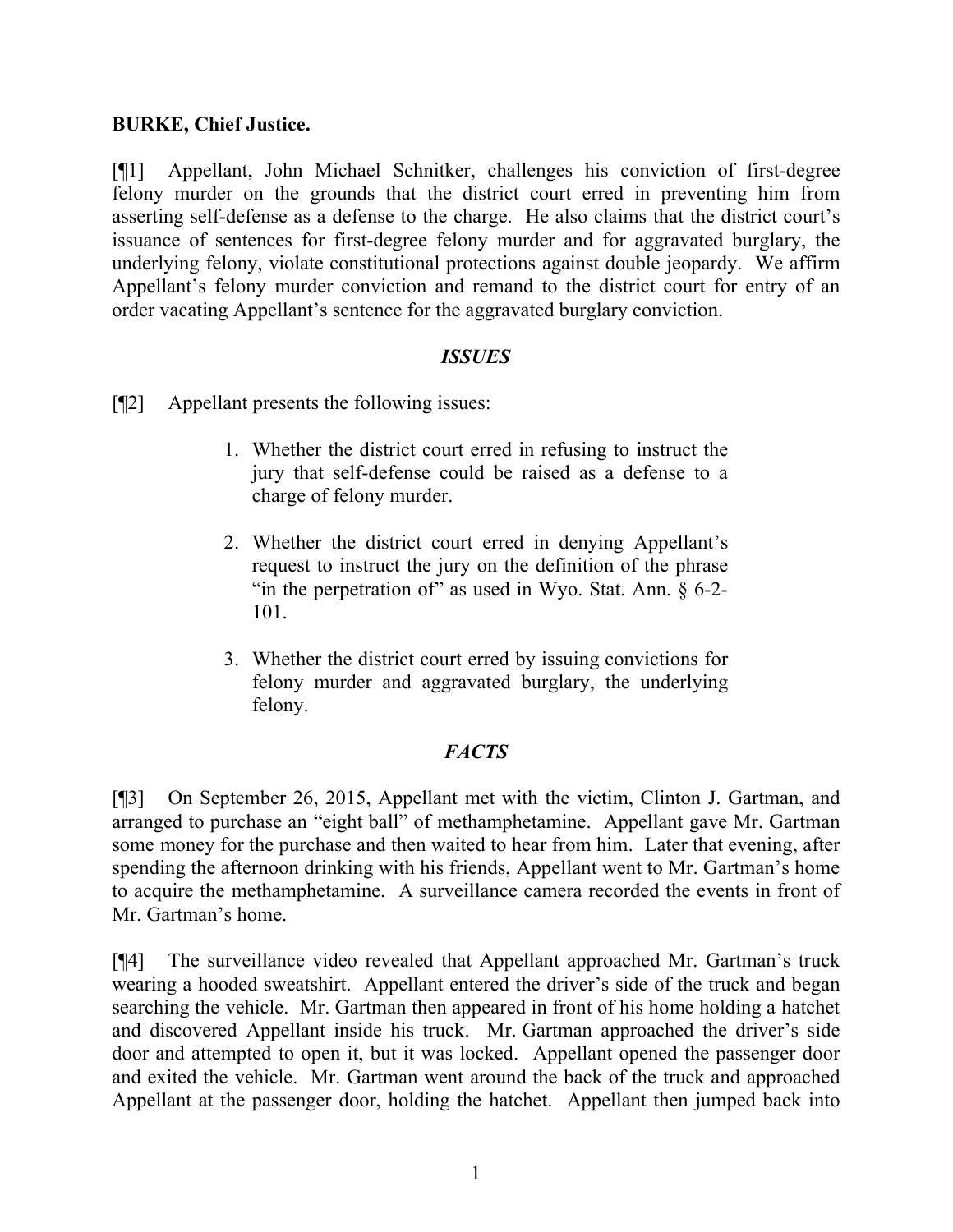the truck, picked up a knife, and fatally stabbed Mr. Gartman in the ensuing scuffle. A toxicology analysis of Mr. Gartman's blood revealed a level of methamphetamine consistent with that of methamphetamine abusers.

[¶5] Appellant was subsequently apprehended and charged with first-degree felony murder, second-degree murder, and aggravated burglary.<sup>1</sup> Prior to trial, the State filed a motion "to exclude the availability of self-defense as a defense to felony murder." Appellant responded to the motion and, after a hearing, the district court issued an order concluding that self-defense is not available as a defense to first-degree felony murder. The case proceeded to trial and, consistent with its order, the district court instructed the jury that self-defense is not a defense to felony murder. The court also rejected Appellant's proposed instruction defining the phrase "in the perpetration of" as used in the felony murder statute. Instead, the district court determined that the meaning of the phrase was adequately covered by the instruction defining "in the course of committing the crime."

[¶6] The jury found Appellant guilty of felony murder and aggravated burglary. The district court sentenced Appellant to life imprisonment for the first-degree murder conviction. The court also sentenced Appellant to a consecutive term of 15 to 25 years imprisonment for the aggravated burglary conviction. Appellant timely filed this appeal. Additional facts will be set forth as necessary in the discussion below.

# *DISCUSSION*

# **Self-Defense Jury Instruction**

[¶7] In his first issue, Appellant contends the district court erred as a matter of law when it refused to instruct the jury that self-defense is a defense to first-degree felony murder. A trial court has a duty to instruct the jury on the general principles of law applicable to the case before it. *Duran v. State*, 990 P.2d 1005, 1007 (Wyo. 1999). We review the refusal to give a proposed jury instruction for an abuse of discretion. *Knospler v. State*, 2016 WY 1, ¶ 22, 366 P.3d 479, 485 (Wyo. 2016).

> When reviewing questions involving jury instructions, we afford significant deference to the trial court's decisions. *Farmer v. State*, 2005 WY 162, ¶ 20, 124 P.3d 699, 706 (Wyo. 2005). "A trial court is given wide latitude in instructing the jury and, as long as the instructions correctly

 $1$ . The State later moved to dismiss the second-degree murder charge, and the district court dismissed the charge without prejudice.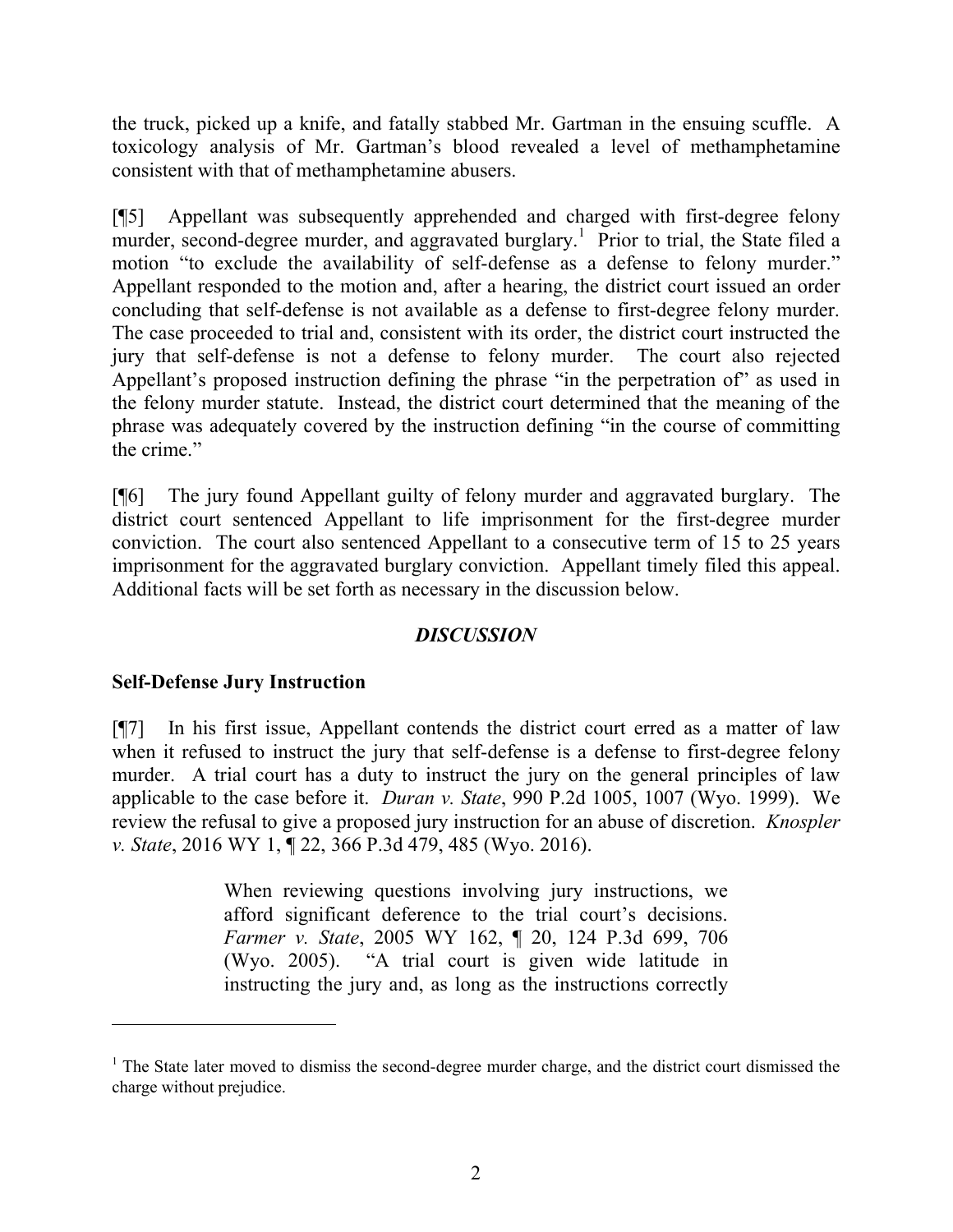state the law and the instructions in their entirety sufficiently cover[] the relevant issue, reversible error will not be found." *Roden v. State*, 2007 WY 200, ¶ 21, 173 P.3d 369, 375 (Wyo. 2007), quoting *Duke v. State*, 2004 WY 120, ¶ 90, 99 P.3d 928, 954 (Wyo. 2004).

*Knospler*, ¶ 22, 366 P.3d at 485 (quoting *Gonzalez–Ochoa v. State*, 2014 WY 14, ¶ 18, 317 P.3d 599, 605 (Wyo. 2014)). The issue of whether self-defense is available as a defense to felony murder is a question of first impression for this Court. This issue presents a question of law, which we review *de novo*. *Duran*, 990 P.2d at 1007.

[¶8] Appellant contends that, under the circumstances of this case, he should have been allowed to assert a defense of self-defense to the charge of first-degree felony murder. The heart of Appellant's claim is that "motor vehicle burglary does not contain any element of aggression or threat of violence." Appellant asserts that, because he was not the initial aggressor, he did not lose his right to self-defense. However, he also contends that, even if he is considered an aggressor, his right to self-defense was reinstated because he attempted to retreat before using deadly force. Accordingly, Appellant claims the district court erred by refusing to instruct the jury on the law relating to self-defense.

[¶9] The crime of felony murder is set forth in Wyo. Stat. Ann. § 6-2-101 (LexisNexis 2015), Wyoming's first-degree murder statute. The statute provides that

> (a) Whoever purposely and with premeditated malice, or in the perpetration of, or attempt to perpetrate, any sexual assault, sexual abuse of a minor, arson, robbery, burglary, escape, resisting arrest, kidnapping or abuse of a child under the age of sixteen (16) years, kills any human being is guilty of murder in the first degree. $<sup>2</sup>$ </sup>

<sup>&</sup>lt;sup>2</sup> Wyo. Stat. Ann. § 6-3-301, which sets forth the crimes of burglary and aggravated burglary, provides as follows:

<sup>(</sup>a) A person is guilty of burglary if, without authority, he enters or remains in a building, occupied structure or vehicle, or separately secured or occupied portion thereof, with intent to commit theft or a felony therein.

<sup>(</sup>b) Except as provided in subsection (c) of this section, burglary is a felony punishable by imprisonment for not more than ten (10) years, a fine of not more than ten thousand dollars (\$10,000.00), or both.

<sup>(</sup>c) Aggravated burglary is a felony punishable by imprisonment for not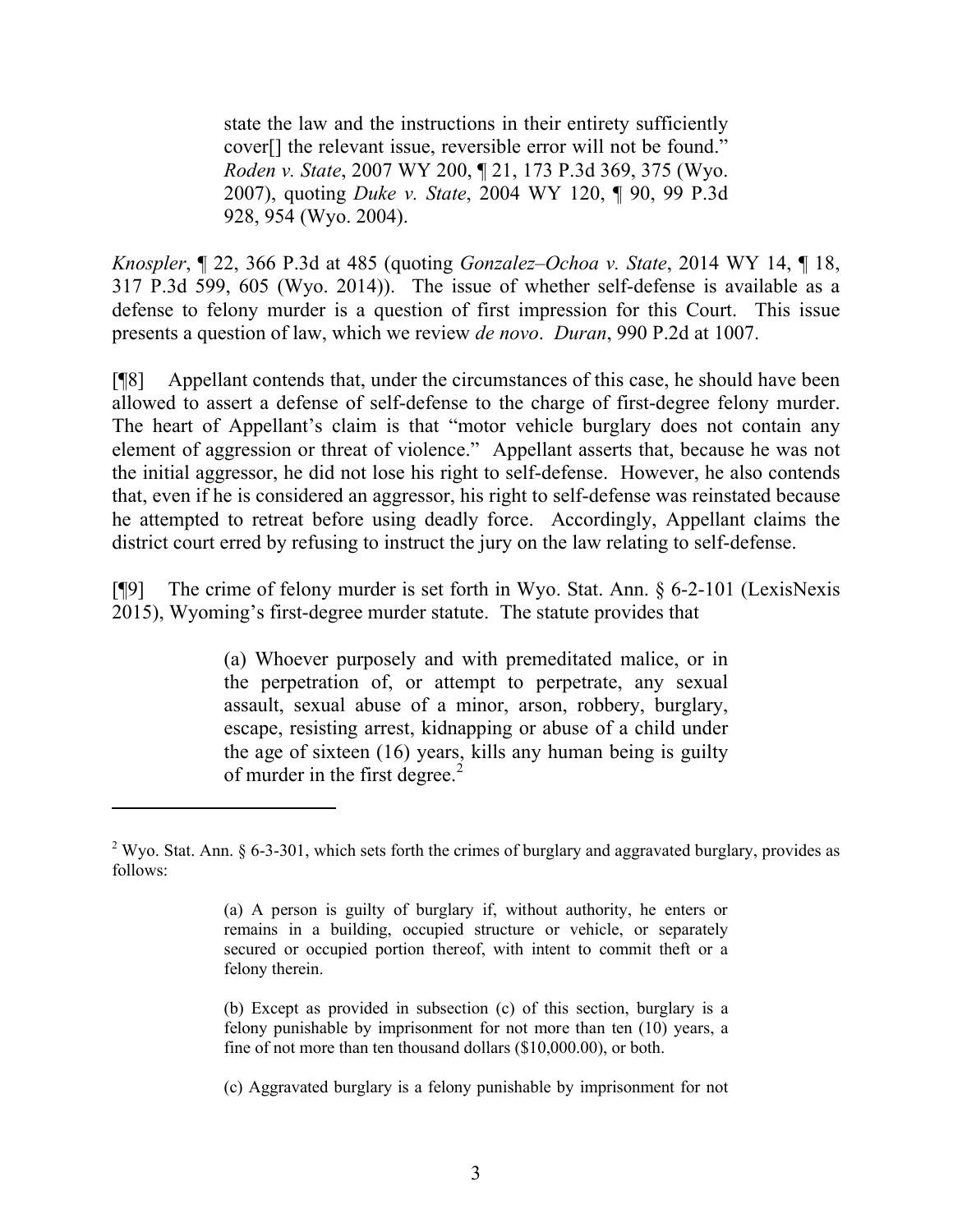As we explained in *Cook v. State*, 841 P.2d 1345, 1351 (Wyo. 1992), "[t]he felony murder statute imposes a form of strict responsibility on those perpetrating the underlying felonies for killings they commit. *Richmond* [*v. State*], 554 P.2d [1217,] 1232 [(Wyo. 1976)]." We noted that our legislature had set forth the crimes that would support a felony murder charge on the basis that those crimes involved "a significant prospect of violence"<sup>.</sup>

> Wyoming is among those states which limit the imposition of the felony murder rule by listing specific underlying felonies. The list includes those offenses traditionally regarded as "crimes of violence." Black's Law Dictionary 371 (6th ed. 1990). The legislature's selection of sexual assault, arson, robbery, burglary, escape, resisting arrest or kidnapping discloses a purpose of providing a more significant punishment for the *negligent or accidental* killing which may occur during the commission of one of these crimes. The enumerated felonies are those which the legislature found to involve "a significant prospect of violence." LaFave & Scott, *supra*, § 7.5(b) (citing W.S. 6–2–101 (1977)).

*Cook*, 841 P.2d at 1351 (emphasis in original).

[¶10] With this background in mind, we turn to the question of whether self-defense is available to a defendant charged with felony murder. As noted above, this is a matter of first impression in Wyoming. In matters of first impression, we look to other jurisdictions for guidance. *Hageman v. Goshen County School Dist. No. 1*, 2011 WY 91, ¶ 9, 256 P.3d 487, 492 (Wyo. 2011).

> less than five (5) years nor more than twenty-five (25) years, a fine of not more than fifty thousand dollars (\$50,000.00), or both, if, in the course of committing the crime of burglary, the person:

> > (i) Is or becomes armed with or uses a deadly weapon or a simulated deadly weapon;

(ii) Knowingly or recklessly inflicts bodily injury on anyone; or

(iii) Attempts to inflict bodily injury on anyone.

(d) As used in this section, "in the course of committing the crime" includes the time during which an attempt to commit the crime or in which flight after the attempt or commission occurred.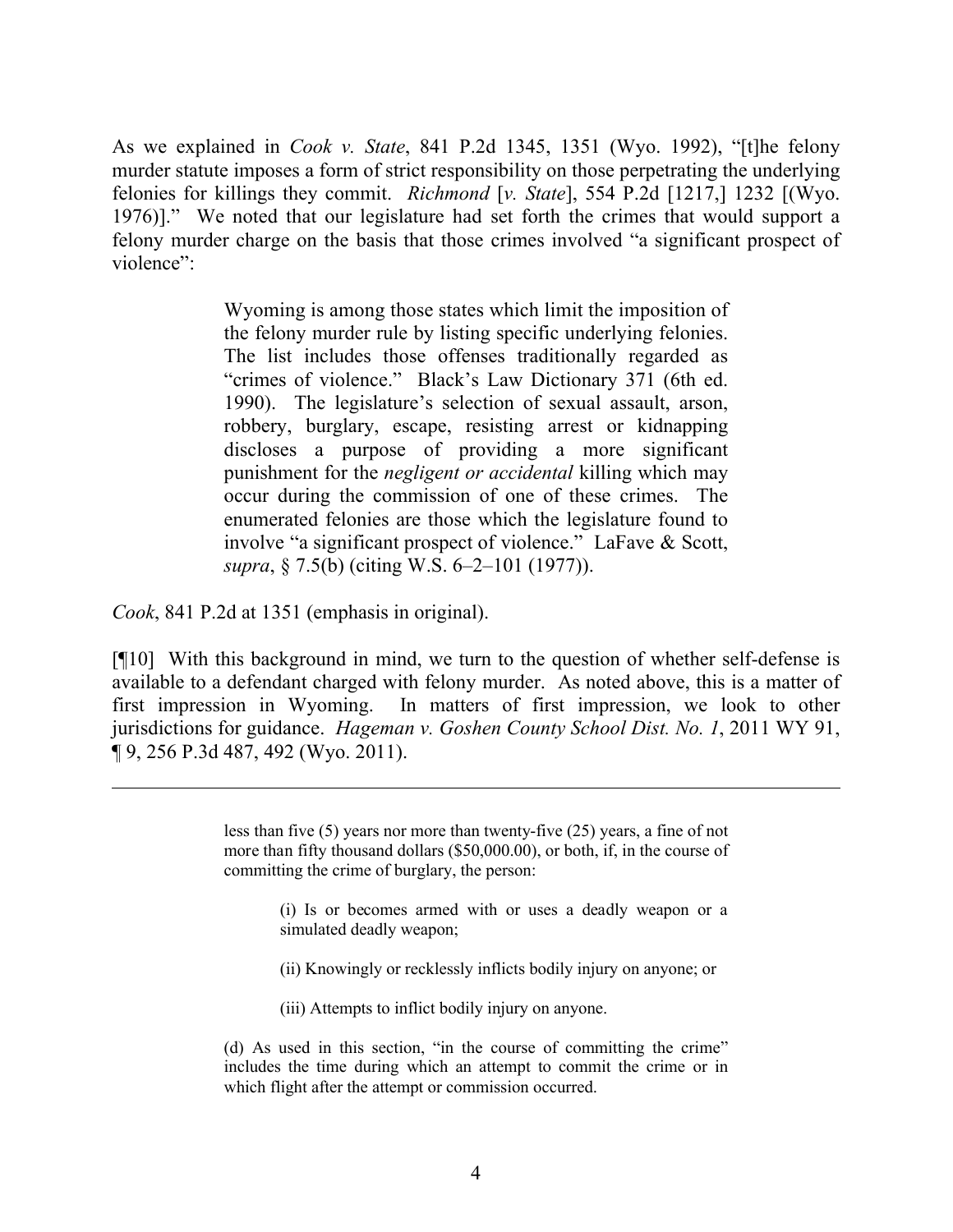[¶11] A large majority of jurisdictions have determined that self-defense is not available to a defendant who initiates the underlying felony supporting a charge of felony murder:

> [I]n the vast majority of situations, a defendant charged with felony murder is precluded as a matter of law from relying on a justification defense since, having created a potentially life threatening situation, the defendant forfeits the right to use deadly physical force against the victim or any rescuer.

> Indeed, nearly every jurisdiction that has opined on the matter makes a justification defense unavailable to those who initiated the underlying felonies (*see e.g. State v. Celaya*, 135 Ariz. 248, 660 P.2d 849 [1983]; *Gray v. State*, 463 P.2d 897 [Alaska 1970]; *People v. Loustaunau*, 181 Cal. App. 3d 163, 226 Cal. Rptr. 216 [1986]; *People v. Burns*, 686 P.2d 1360 [Colo. 1983]; *State v. Amado*, 254 Conn. 184, 756 A.2d 274 [2000]; *Holland v. State*, 916 So. 2d 750 [Fla. 2005], *cert. denied,* 547 U.S. 1078 [2006]; *Roche v. State*, 690 N.E.2d 1115 [Ind. 1997]; *State v. Marks*, 226 Kan. 704, 712, 602 P.2d 1344, 1351 [1979]; *State v. Scales*, 655 So. 2d 1326 [La. 1995], *cert. denied,* 516 U.S. 1050 [1996]; *Sutton v. State*, 139 Md. App. 412, 776 A.2d 47 [2001], *cert. denied,* 366 Md. 249, 783 A.2d 223 [2001]; *Commonwealth v. Garner*, 59 Mass. App. Ct. 350, 795 N.E.2d 1202 [2003]; *Layne v. State*, 542 So. 2d 237 [Miss. 1989]; *Commonwealth v. Foster*, 364 Pa. 288, 72 A.2d 279 [1950]; *Smith v. State*, 209 Tenn. 499, 354 S.W.2d 450 [1961]; *Davis v. State*, 597 S.W.2d 358 [Tex. 1980], *cert. denied,* 449 U.S. 976 [1980]; *State v. Dennison*, 115 Wash. 2d 609, 801 P.2d 193 [1990]).

*People v. Walker*, 78 A.D.3d 63, 68–69 (N.Y. App. Div. 2010). These cases reason that prohibiting a defendant from claiming self-defense is consistent with the purpose of the felony murder rule. For example, in *People v. Loustaunau*, 181 Cal. App. 3d at 170, 226 Cal. Rptr. at 219, the court reasoned that:

> The purpose of the felony-murder rule is to deter even accidental killings in the commission of designated felonies by holding the felon strictly liable for murder. When a burglar kills in the commission of a burglary, he cannot claim self-defense, for this would be fundamentally inconsistent with the very purpose of the felony-murder rule.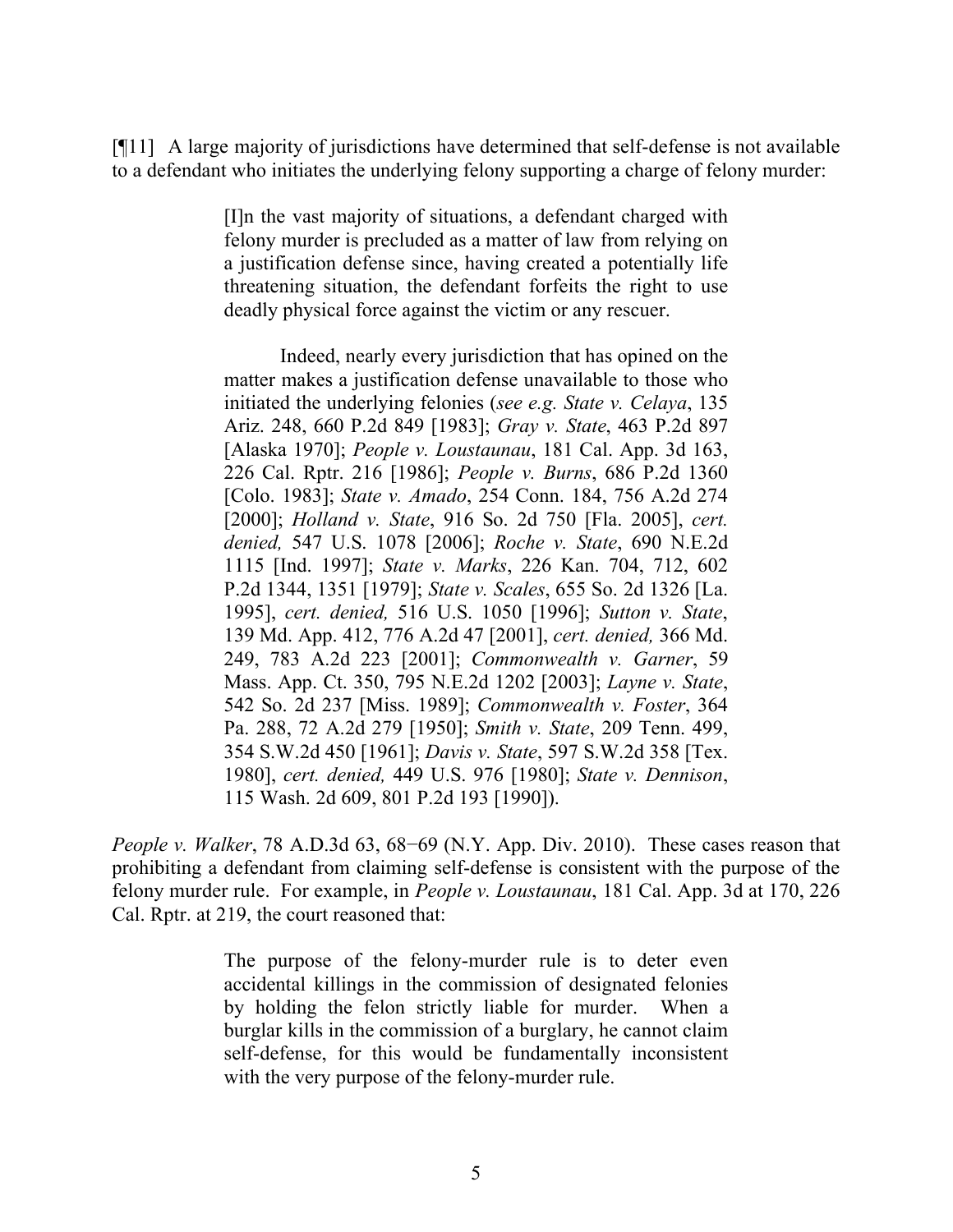(Internal citation omitted.) Similarly, in *Amado*, 756 A.2d at 284, the court explained:

[O]ur holding [that a defendant charged with felony murder may not rely on a claim of self-defense] is consistent with the purpose underlying felony murder, which is "to punish those whose conduct brought about an unintended death in the commission or attempted commission of a felony. . . . The felony murder rule includes accidental, unintended deaths. Indeed, we have noted that crimes against the person like robbery, rape and common-law arson and burglary are, in common experience, likely to involve danger to life in the event of resistance by the victim . . . ." Accordingly, when one kills in the commission of a felony, that person cannot claim self-defense, for "this would be fundamentally inconsistent with the very purpose of the felony murder [statute]."

(Internal parenthetical and citation omitted.) The court concluded,

For purposes of felony murder, "it is immaterial whether the victim of the [felony] or the defendant [first utilizes physical force]." It is inconsistent with the purpose of the felony murder statute to allow a defendant who causes a death in the course of a felony to claim self-defense because the victim attempted to thwart such a felony.

*Id.* (citation omitted). Likewise, in *Walker*, 78 A.D.3d at 71, the court determined that

The purpose of the felony murder statute is to punish a felon for killing a victim when the mortal danger arises from his or her commission of an enumerated felony, even when the killing was in self-defense. Therefore, a justification charge as to felony murder itself would directly undermine the legislative purpose of the statute.

(Citations omitted.)

[¶12] Appellant suggests there is a split of authority among the states on the question of whether self-defense is available to a defendant charged with felony murder. He cites 40 Am. Jur. 2d Homicide § 142 (2015). That annotation, however, cites only to *Heard v. State*, 261 Ga. 262, 403 S.E.2d 438 (Ga. 1991), as support for the proposition that selfdefense may be asserted as a defense to felony murder. That case was expressly overruled on that point by *Woodard v. State*, 296 Ga. 803, 811, 771 S.E.2d 362, 369 (Ga.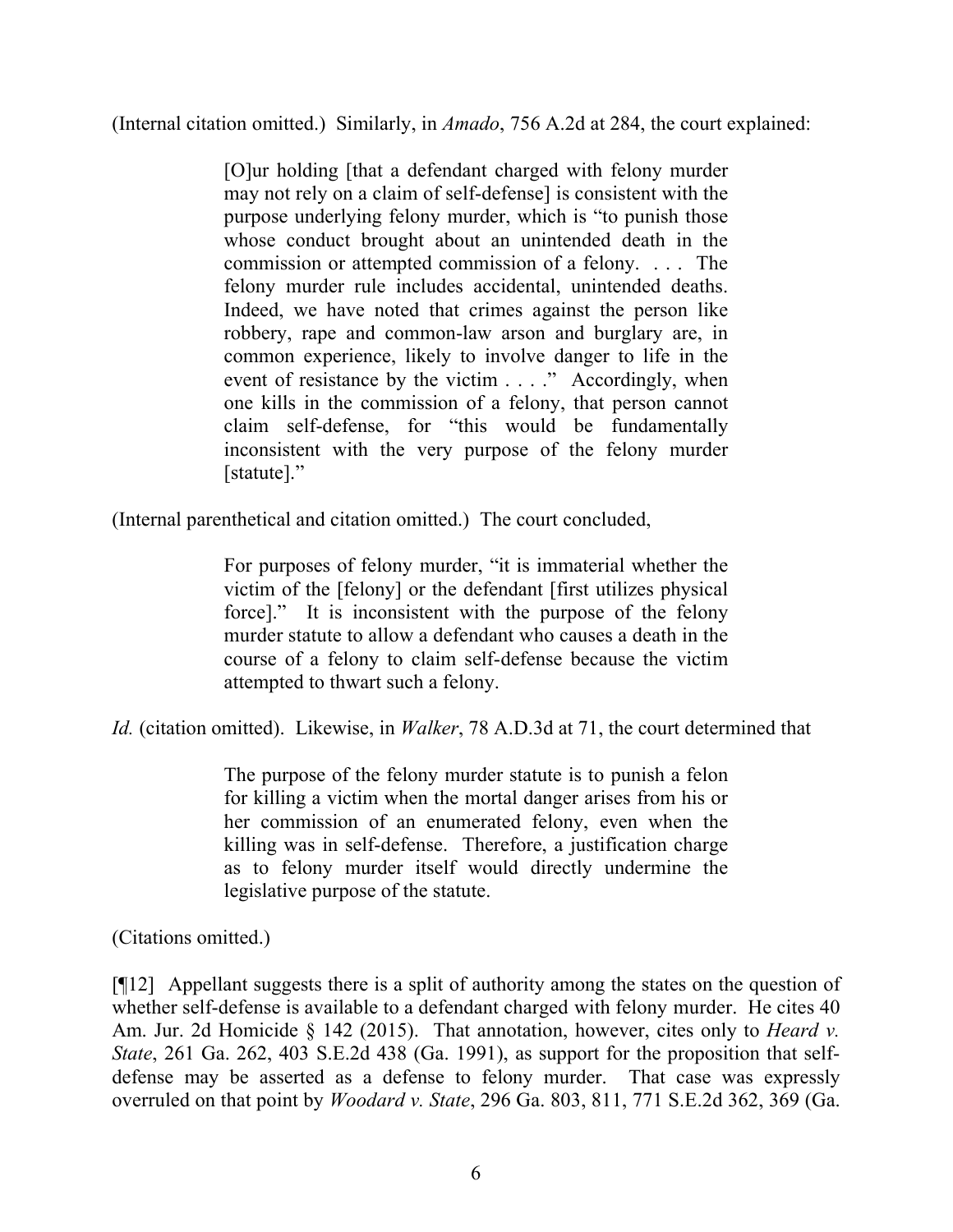2015). In *Woodard*, 771 S.E.2d at 369, the Georgia Supreme Court noted that:

*Heard* disregarded the plain language of OCGA § 16–3– 21(b)(2), which refers to the commission of "felony" offenses without exception or limitation; overruled multiple precedents holding broadly that a defendant cannot assert self-defense if he used deadly force while "committing ... a felony"; undermined the policy-making authority of the General Assembly; and was unnecessary to prevent most of the "unfair" applications that concerned the *Heard* majority.

[¶13] We agree with the majority of jurisdictions that have addressed this issue and conclude that self-defense is not available to a defendant who kills while engaged in the perpetration of an enumerated felony. Our legislature has determined that burglary is an offense which carries a significant prospect of violence and that, as such, it is a crime which supports a charge of felony murder when a killing results during the perpetration of the burglary. Allowing a defendant to assert a defense of self-defense to felony murder in instances in which burglary is the underlying felony would be inconsistent with Wyo. Stat. Ann. § 6-2-101(a).

[¶14] Relying on *Drennen v. State*, 2013 WY 118, 311 P.3d 116 (Wyo. 2013), Appellant asserts that the right of self-defense in the context of felony murder is "parallel to the right of self-defense provided to an initial aggressor." Appellant notes that, in *Drennen*, we stated that "some sort of physical aggression or a threat of imminent use of deadly force is required before a person will be considered an aggressor." *Id.*, ¶ 34, 311 P.3d at 128. In that case, however, the defendant was not charged with felony murder and we did not address the issue of whether a defendant is an initial aggressor in the context of felony murder. Additionally, we noted in *Drennen*, ¶ 27, 311 P.3d at 126, that selfdefense is only available if, *inter alia*, "the slayer was not at fault in bringing on the difficulty." One who kills in the perpetration of an enumerated felony cannot satisfy that threshold requirement.

[¶15] Finally, Appellant contends that "Even if the law of Wyoming renders him an aggressor or provoker by an attempt to violate the burglary statute, his withdrawal from any criminal effort and attempted retreat would reinstate his right of self-defense." We agree that if the killing did not occur in the perpetration of the underlying felony, a defendant may claim self-defense. However, self-defense is not a defense to felony murder if the killing occurred during an attempted escape. As we have previously noted, "The vast majority of cases . . . unarguably support the view that escape is ordinarily within the res gestae of the felony and that a killing committed during escape or flight is ordinarily felony-murder." *Cloman v. State*, 574 P.2d 410, 421 (Wyo. 1978) (quoting Annotation, Erwin S. Barbre, *What constitutes termination of felony for purpose of felony-murder rule*, 58 A.L.R.3d 851 (1974)). In the present case, Appellant did not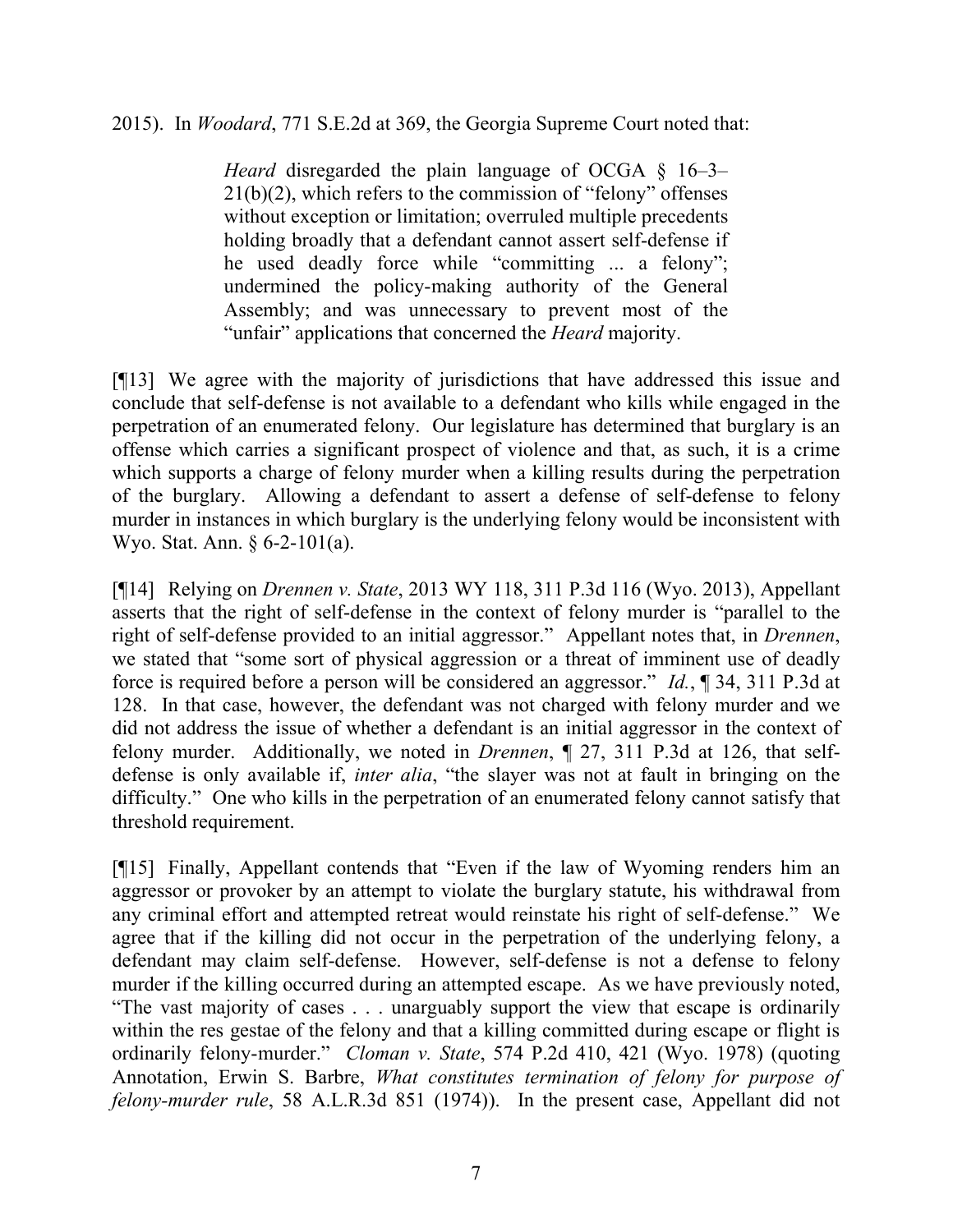claim that the burglary was completed at the time he killed Mr. Gartman, or that he had withdrawn from the criminal enterprise before the killing occurred. Rather, Appellant claimed that he was not engaged in a burglary because, based on his previous relationship with Mr. Gartman, he had implicit authority to enter Mr. Gartman's pickup and take his methamphetamine. The Arizona Supreme Court rejected a self-defense instruction in a similar situation:

> Celaya's defense does not fall under the *Clayton* rule; he does not argue that the felony was completed before Walker was killed. Celaya consistently argued that no felony occurred but rather, a theft. We hold that on remand, instructions on selfdefense should not be given to the jury in connection with the felony-murder charge.

*State v. Celaya*, 135 Ariz. 248, 254, 660 P.2d 849, 855 (Ariz. 1983). We find no abuse of discretion in the district court's decision to instruct the jury that self-defense is not available as a defense to felony murder.

# **Refusal to Give Proposed Instruction Defining "In the perpetration of"**

[¶16] In his second issue, Appellant contends the district court abused its discretion by refusing to give his proposed instruction on the meaning of "in the perpetration of," as used in the felony murder statute. We review the district court's decision for an abuse of discretion. *Knospler*, ¶ 22, 366 P.3d at 485.

[¶17] The district court held a jury instruction conference on the last day of trial. Instructions 5 through 8 set forth the elements of felony murder, aggravated burglary, burglary, and battery. Instruction No. 9 defined "theft," "in the course of committing the crime," "deadly weapon," and "bodily injury." The definition of "in the course of committing the crime" was based on Wyoming Criminal Pattern Jury Instruction 33.01C and provided as follows: "'In the course of committing the crime' includes the time during which an attempt to commit the crime or in which flight after the attempt or commission of the crime occurred." Appellant's counsel stated that he had no objections to the instructions. Defense counsel then proposed the following instruction defining the term "in the perpetration of":

> You are hereby instructed that in order for a killing to have occurred "in the perpetration of" an aggravated burglary, as enumerated in element 4 of instruction \_\_\_\_\_, it must have occurred in the unbroken chain of events comprising the aggravated burglary as enumerated in instruction . In order to convict the Defendant of First Degree Murder, the State of Wyoming must prove beyond a reasonable doubt that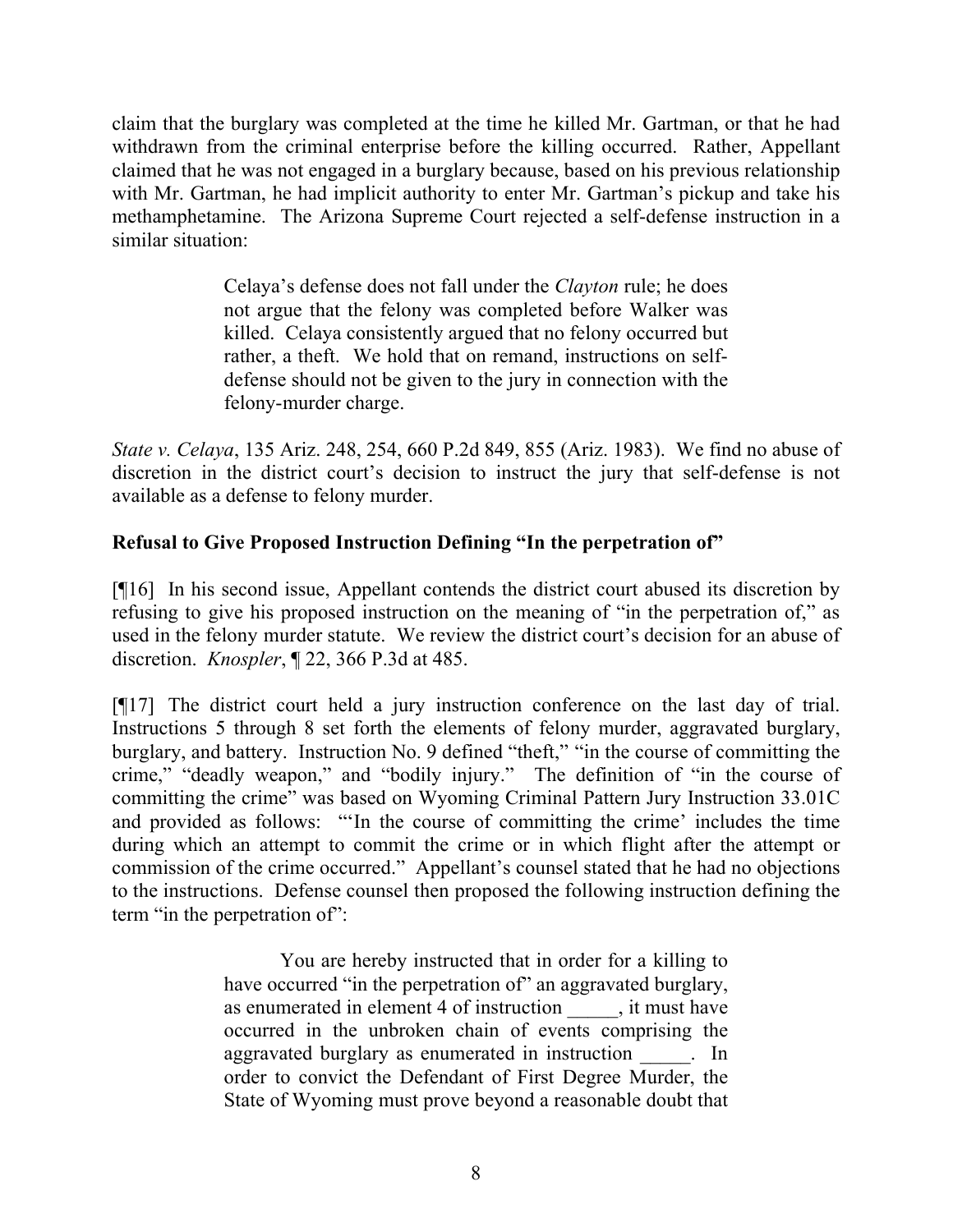the killing and the aggravated burglary constituted one continuous transaction. While the sequence of events is not significant, their interrelationship is. A specific connection is required: the murder must occur in the performance of the felony for conviction of felony murder.

The district court rejected that instruction, noting that Appellant's proposed instruction was "pretty much a repeat of what we've already said [in] Instruction No. 9 . . . ." When the court inquired as to why it would give the instruction again, defense counsel stated, "Because I am politely asking you to. This is an important part of my case. It helps explain the theory [of] the case." The court, however, rebuffed defense counsel's claim stating, "I don't see any point in doing this again. We've given this in No. 9. The Defense has approved No. 9. I see no point in doing it twice. It overemphasizes the point, and frankly, it is redundant, so I'm not going to [give it]. Strike that."

[¶18] Appellant claims the phrase "in the perpetration of" has a distinct meaning from the phrase "in the course of committing." According to Appellant, the difference is significant because the definition of "in the course of committing" does not distinguish between flight after the crime, resulting from the defendant's attempt to escape apprehension, and flight which results from the defendant's attempt to withdraw from the criminal enterprise. Appellant relies on our decisions in *Cloman*, 574 P.2d 410, and *Bouwkamp v. State*, 833 P.2d 486 (Wyo. 1992). Upon review, however, those cases do not support Appellant's position.

[¶19] Both *Cloman* and *Bouwkamp* were concerned with the sequence of the murder and the underlying felony. In *Cloman*, 574 P.2d at 420, we addressed the issue of whether the phrase "in the perpetration of" means "the homicide must precede, follow or be contemporaneous with the robbery." We agreed with the conclusion reached by the majority of jurisdictions that had considered the issue, which was that "the time sequence is not important as long as the evidence, including the inferences, point to one continuous transaction." *Id.* at 420−22. Subsequently, in *Bouwkamp*, 833 P.2d at 491, we addressed the propriety of a jury instruction providing that "For the purposes of establishing the crime of felony murder, a killing which occurred in the perpetration of a robbery, the sequence of events is unimportant and the killing may precede, coincide with or follow the robbery and still be committed in its perpetration." The defendant claimed that the instruction dictated that the jury apply the felony murder rule even where both the intent to commit the felony and the act itself followed the murder as a separate transaction. *Id.* at 492. We disagreed. In doing so, we reasoned as follows:

> To occur in the perpetration of a felony the killing must occur in the unbroken chain of events comprising the felony. *See Cloman*, 574 P.2d at 419−22. In *Cloman* we framed the concept in this way: "the time sequence is not important as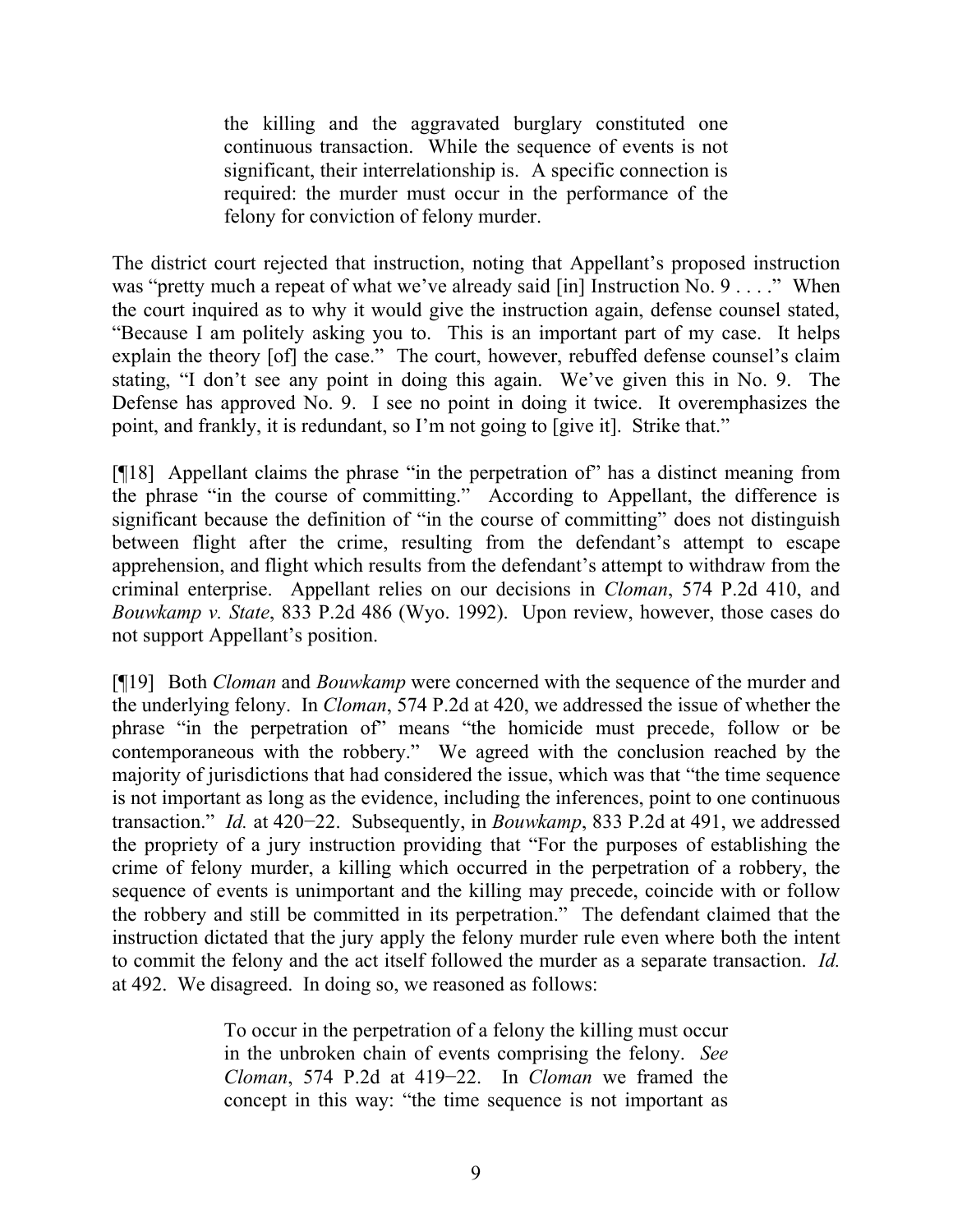long as the evidence, including the inferences, point to one continuous transaction." *Cloman*, at 420. This means that, for a finding of felony murder, the killing must occur as part of the *res gestae* or "things done to commit" the felony. If the felony was not conceived of before the victim's death but occurs after the murder, the chain is broken, and the murder is a separate act which cannot have occurred "in the perpetration of" the underlying felony. *See United States v. Mack*, 466 F.2d 333, 338 (D.C.Cir.1972) *cert. denied sub nom. Johnson v. United States*, 409 U.S. 952, 93 S.Ct. 297, 34 L.Ed.2d 223; *see also Grigsby v. State*, 260 Ark. 499, 542 S.W.2d 275, 280 (1976).

While the sequence of events is not significant, their interrelationship is. A specific connection is required: the murder must occur in the performance of the felony for conviction of felony murder under Wyo. Stat. § 6-2-101 (June 1988).

*Bouwkamp*, 833 P.3d at 492. We expressly rejected "the suggestion that *Cloman* may be read to permit a conviction for felony murder where intent to commit the felony cannot be inferred before the murder and the chain of events is apparently broken." *Id.* at 492. Ultimately, neither *Cloman* nor *Bouwkamp* requires the trial court to define the phrase "in the perpetration of" as used in Wyoming's felony murder statute.

[¶20] In the present case, the relevant issue is not whether the felony occurred before or after Appellant killed Mr. Gartman. Rather, the issue was whether Appellant killed Mr. Gartman while he was engaged in the underlying felony. Instruction No. 9 addressed that issue and contained a correct statement of the applicable law. We conclude the jury instructions adequately covered the relevant issues. We find no abuse of discretion in the district court's refusal to give Appellant's proposed instruction.

# **Aggravated Burglary Conviction**

[¶21] In his final issue, Appellant contends the district court's issuance of convictions for first-degree felony murder and for aggravated burglary, the underlying felony, violates protections against double jeopardy. The State agrees, and asserts that Appellant's sentence for aggravated burglary should be vacated. We agree with the parties. We have previously held that "the imposition of multiple punishments for felony murder and the underlying felony violates the Double Jeopardy Clauses of the United States and Wyoming constitutions." *Cook*, 841 P.2d at 1352−53; *see also State v. Mares*, 939 P.2d 724, 730 (Wyo. 1997) ("At the outset, the State concedes, and we agree, that the sentence imposed for the aggravated burglary conviction, which was the underlying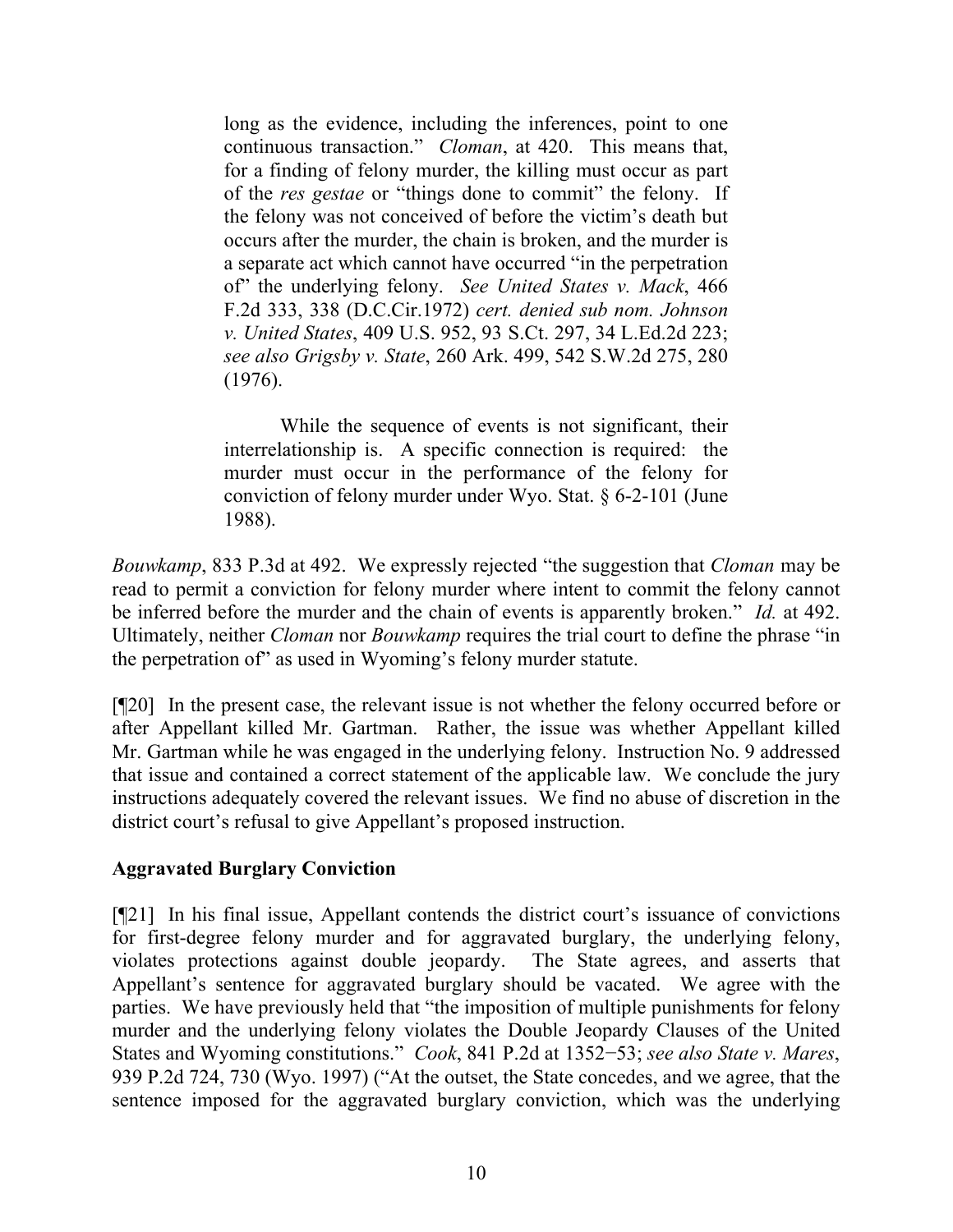felony for purposes of the felony murder conviction, was improper. In Wyoming, multiple punishments for felony murder and the underlying felony are impermissible and such a sentence is error."). As a result, we remand to the district court for entry of an order vacating Appellant's sentence for the aggravated burglary conviction.

## *CONCLUSION*

[¶22] We affirm Appellant's felony murder conviction and remand for entry of an order vacating Appellant's sentence for aggravated burglary.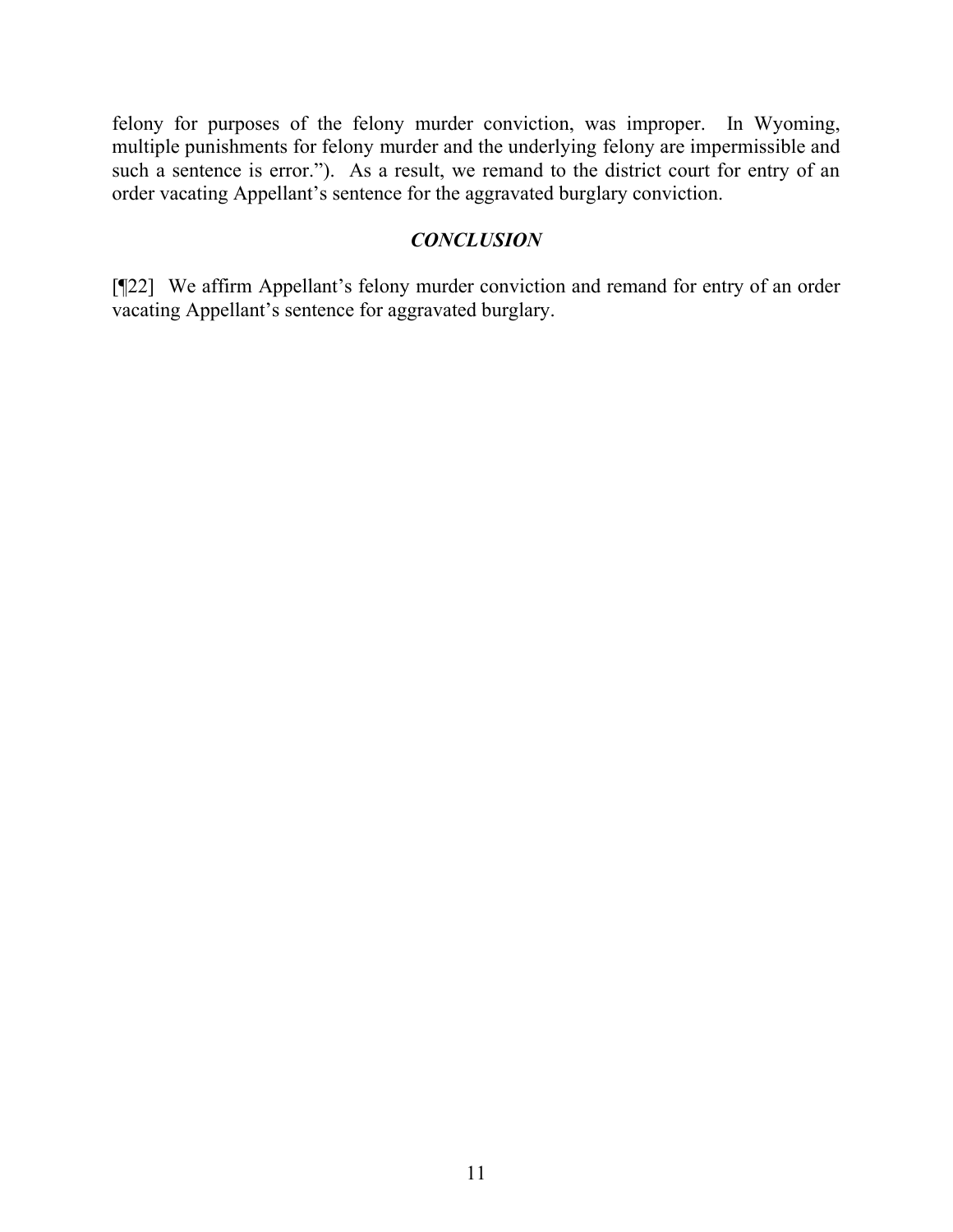# **DAVIS, Justice**, dissenting, in which **HILL, Justice,** joins.

[¶23] The underlying felony in this case is burglary. In this state, any person who enters a vehicle with intent to steal is guilty of that crime. Wyo. Stat. Ann. § 6-3-301(a). This is so even though the conduct involved is what is commonly called "car hopping," a term used to refer to a defendant (often a juvenile or drug addict) trying doors on vehicles to see if they are locked, and if they are not, pilfering whatever valuables can be found, even if only the change in the ashtray. Yet burglary, without any limitation, is one of the listed felonies for felony murder. Wyo. Stat. Ann. § 6-2-101(a).

[¶24] I cannot disagree with the majority that most states apply an absolute rule that selfdefense is never available in felony-murder cases, no matter the underlying felony. However, I do not believe that such a blanket rule is the best approach. At least one other court agrees.

[¶25] In *Commonwealth v. Fantauzzi*, 73 N.E.3d 323 (Mass. App. 2017), the defendant planned to sell drugs to the victim. The transaction took place in the victim's vehicle. According to the defendant's trial testimony, another man in the vehicle held a knife to his throat and said "[G]ive me everything you got or I'll stab you." When the defendant tried to exit the vehicle, the victim grabbed his jacket and produced a charged stun gun. *Id.* at 324-25.

[¶26] Despite having a previous felony conviction which would prohibit him from carrying a firearm, the defendant had a pistol, and without really aiming, discharged two shots inside the vehicle and was then able to exit it. When he heard a door open and feared an attack, he fired two more times at the front passenger side of the vehicle, killing the victim. He then fled the jurisdiction. *Id*.

[¶27] Fantauzzi was charged with second degree felony murder and second degree murder. This led to considerable confusion in instructing the jury, particularly when those two crimes were complicated by the need to instruct on voluntary manslaughter.<sup>3</sup> The trial judge gave a self-defense instruction that pertained to both second degree murder and voluntary manslaughter, but not to the felony murder charge. Oddly enough, evidently without clear guidance on how to instruct on voluntary manslaughter, the judge instructed the jury that it was a lesser-included offense of both murder charges.<sup>4</sup>

<sup>&</sup>lt;sup>3</sup> The State wisely avoided those complications here by dismissing a second degree murder count after the district court ruled that self-defense was available on that count, while it was not as to felony murder.

<sup>4</sup> Under Wyoming law, this would be incorrect. In *Richmond v. State*, 554 P.2d 1217, 1232-33 (Wyo. 1976), this Court held that manslaughter could not be a lesser included offense of felony murder because it would not be a lesser included offense of the underlying felony, in that case robbery.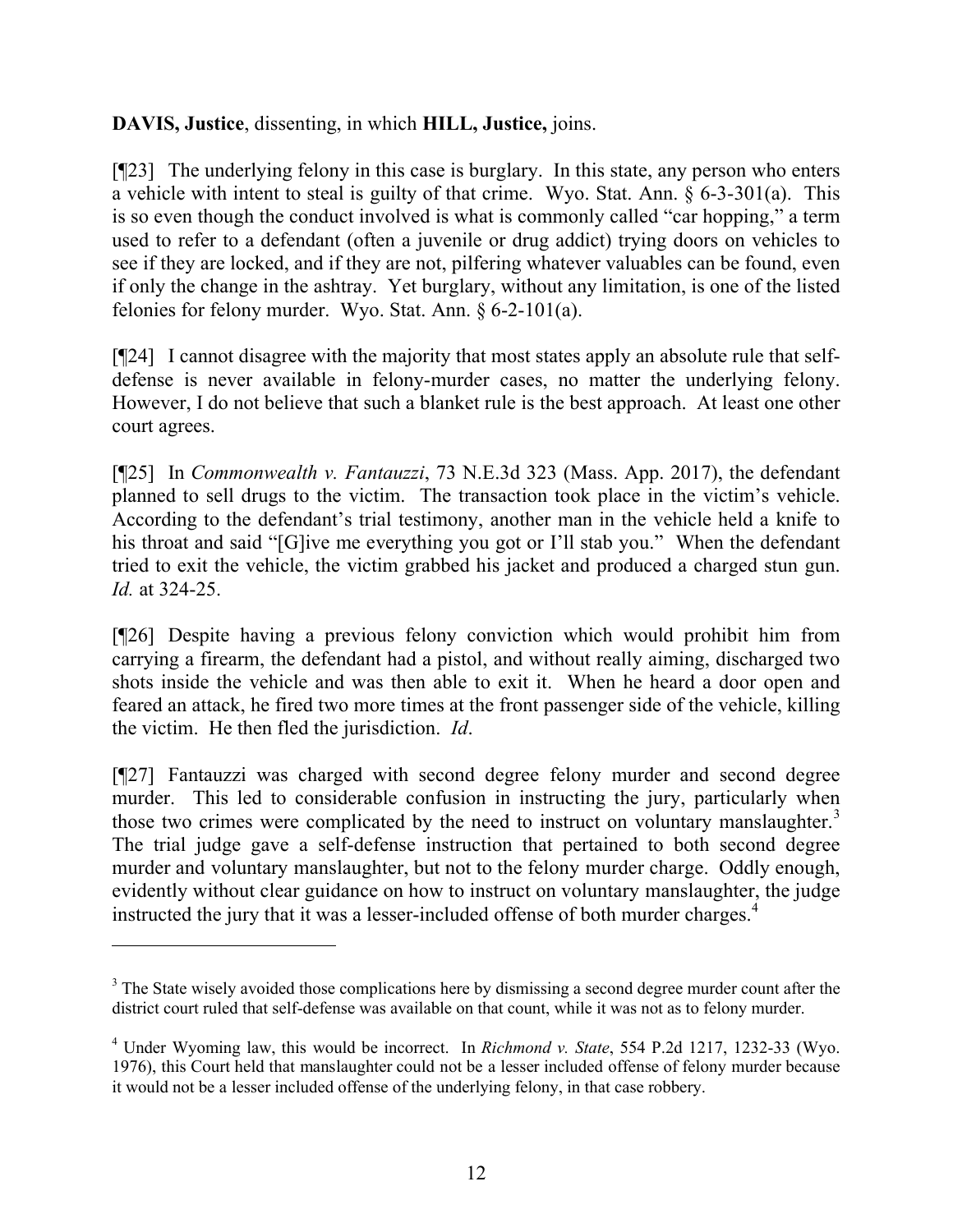[¶28] The jury sent out a series of very perceptive questions indicating confusion about the instructions, which the judge answered with further instructions. *Id.* at 328-29. The jury ultimately convicted of voluntary manslaughter, but the verdict did not indicate whether it found this to be lesser-included offense of second degree murder or of felony murder. *Id.* at 329. On appeal, Fantauzzi argued that he should have been entitled to a self-defense instruction as to felony murder, and that this error was not harmless because the voluntary manslaughter conviction could have resulted from finding it to be a lesser included offense of felony murder.

[¶29] The Court of Appeals conducted a thorough legal analysis. It noted that cases in Massachusetts, as elsewhere, suggest "that the nature of the underlying felony marks the defendant as the 'initiating and dangerous aggressor.'" *Id.* at 330. It also noted that case reports indicated there are cases of felony murder in Massachusetts in which self-defense instructions were given without objection. *Id*. at 331. It concluded that "[c]ases in other jurisdictions are split on the application of the defense of self-defense to a charge of felony murder." *Id.* at 332.

[¶30] Having digested the law in its jurisdiction as well as throughout the country, the court ultimately decided:

> We conclude that the general rule that self-defense is not applicable to felony-murder does not apply in the circumstances of this case. Where the felony was not inherently dangerous, and the defense was based on the assertion that the defendant was not the aggressor and initiator of the violence, an instruction on selfdefense in relation to felony-murder should have been given. *See generally Commonwealth v. Kendrick*, 351 Mass. 203, 211, 218 N.E.2d 408 (1966); *Commonwealth v. Pike*, 428 Mass. 393, 395, 701 N.E.2d 951 (1998) ("A defendant is entitled to a selfdefense instruction if any view of the evidence would support a reasonable doubt as to whether the prerequisites of self-defense were present"). We do so recognizing that this is a very close question, because bringing a firearm to a drug transaction presents obvious risks of violence.

*Id.* at 332.

[¶31] I agree with this reasoning. A rule that requires a straightforward particularized assessment of the underlying felony is a better approach than a blanket rule, even though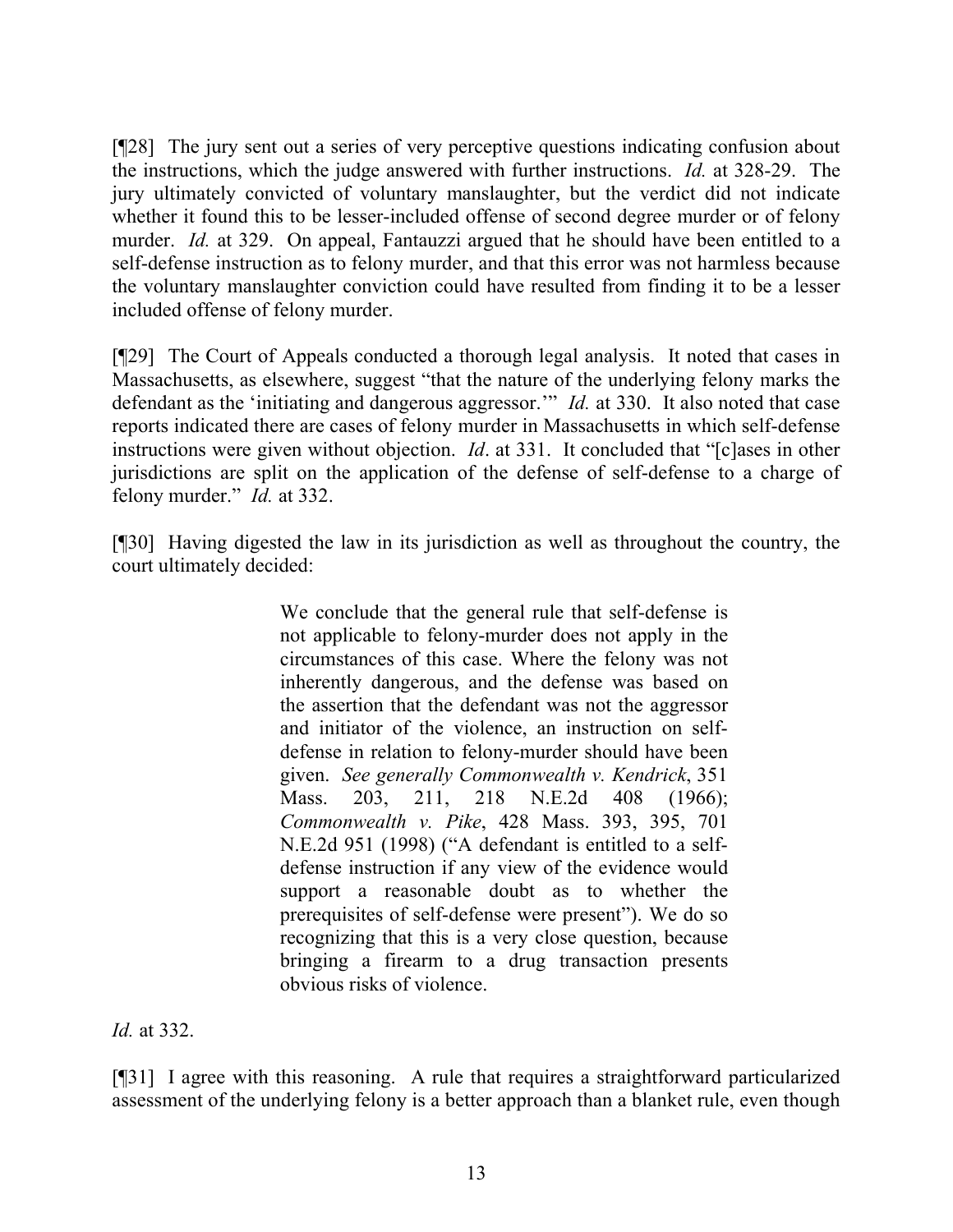a generic rule may be easier to apply. Our district courts are quite capable of deciding if a predicate felony is inherently dangerous.

[¶32] Moreover, a particularized assessment harmonizes with our precedent. Recently, this Court decided it was wrong to have a blanket rule precluding the justification of selfdefense when the crime charged involves a reckless act, rather than an intentional one. *Haire v. State*, 2017 WY 48,  $\P$  20-25, 393 P.3d 1304, 1309-11 (Wyo. 2017). Instead of a wholesale approach, we reasoned that a district court should provide self-defense instructions when it decides there is competent evidence to support the law expressed in the instructions. *Id.* ¶ 24, 393 P.3d at 1310. Under the same logic, whether self-defense instructions are warranted in a felony-murder case depends on the evidence establishing that the predicate felony was not inherently dangerous and that the defendant was not the initial aggressor.

[¶33] In this case, although Schnitker claimed he had implied permission to enter the vehicle to obtain cigarettes, he also admitted that he was looking for money or methamphetamine, and it seems doubtful that he had implied permission to take those. Indeed, the jury had to find that to be so in order to support the conviction of felony murder. The facts of this burglary, however, establish that is not an inherently dangerous felony. The evidence also shows that Appellant was not the initial aggressor. The State conceded in opening statement and in argument on a motion for judgment of acquittal that Appellant did not bring the large carving knife he used to kill the victim to the crime; rather, it was in the victim's vehicle when he entered it. Appellant used the knife only after the victim approached him with an axe. The danger involved in committing this kind of felony is that of being attacked by the owner of the vehicle, and that does not seem to me to be inherent when a vehicle seems to be unattended.

[¶34] Finally, I do not believe allowing the justification of self-defense violates the legislature's intent. Wyoming's felony murder statute, Wyo. Stat. Ann. § 6-2-101(a), does not mention self-defense. Rather, whether to allow it or not is a judicial decision. It is hard to believe that the legislature would intend that a car-hopping juvenile would have no right of self-defense if attacked with deadly force by the vehicle's owner. If that was its intent, it would be very simple to adopt a statute saying that self-defense was not available as to the listed felonies. $\frac{5}{5}$ 

[¶35] Most of the felonies listed in the statute are inherently dangerous, and a defendant

 $\overline{a}$ 

<sup>&</sup>lt;sup>5</sup> See, e.g., Kan. Stat. Ann. § 21-5226(a) (self-defense not available to one who is "attempting to commit, committing, or escaping from the commission of a forcible felony"); Ga. Code Ann. § 16-3-21(b)(2) (a person is not justified in using force if he "is attempting to commit, committing, or fleeing after the commission or attempted commission of a felony").